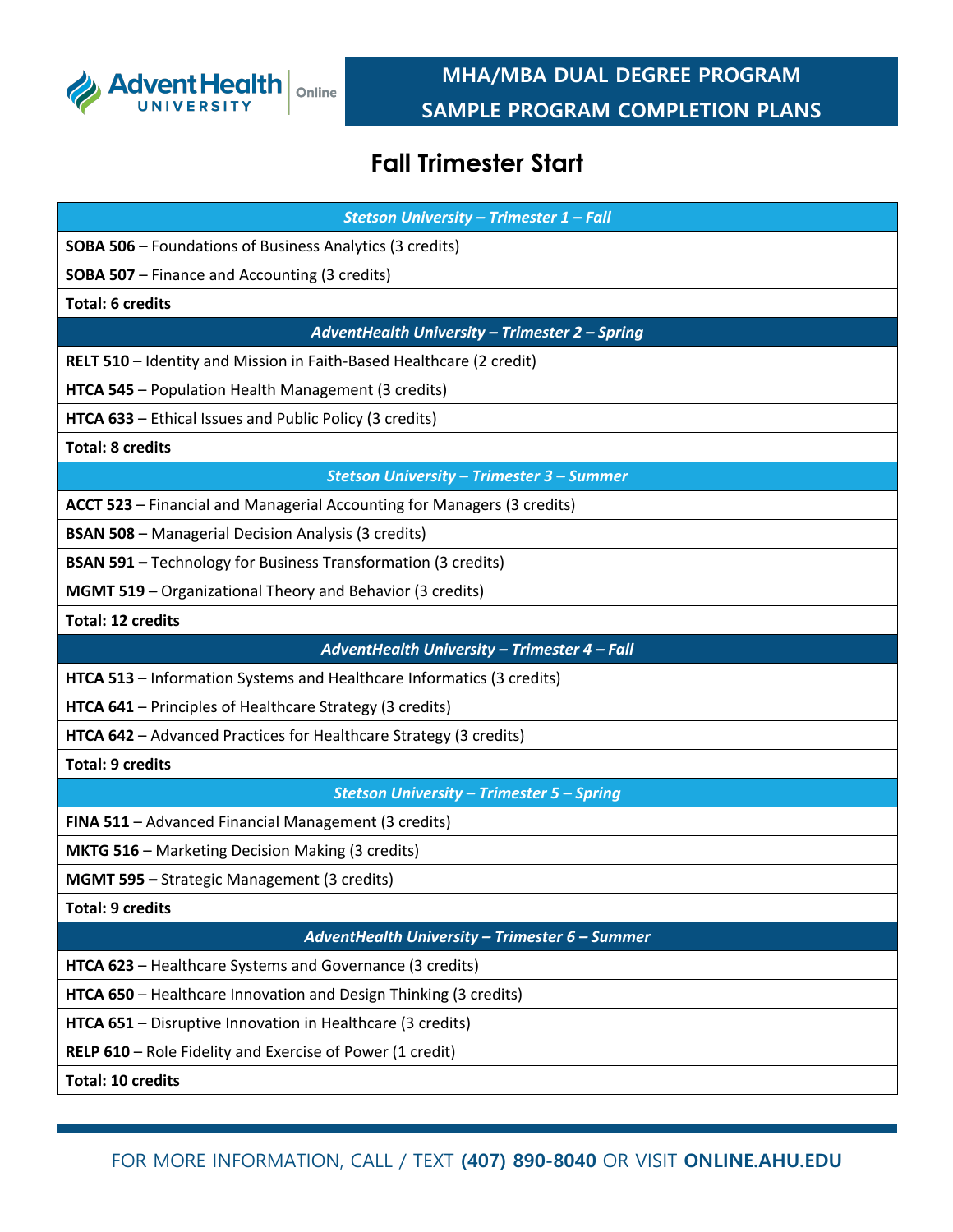

### **MHA/MBA DUAL DEGREE PROGRAM SAMPLE PROGRAM COMPLETION PLANS**

# **Spring Trimester Start**

| Stetson University - Trimester 1 - Spring                               |
|-------------------------------------------------------------------------|
| <b>SOBA 506</b> - Foundations of Business Analytics (3 credits)         |
| <b>SOBA 507</b> - Finance and Accounting (3 credits)                    |
| <b>Total: 6 credits</b>                                                 |
| AdventHealth University - Trimester 2 - Summer                          |
| RELT 510 - Identity and Mission in Faith-Based Healthcare (2 credit)    |
| HTCA 650 - Healthcare Innovation and Design Thinking (3 credits)        |
| HTCA 651 - Disruptive Innovation in Healthcare (3 credits)              |
| <b>Total: 8 credits</b>                                                 |
| Stetson University - Trimester 3 - Fall                                 |
| ACCT 523 - Financial and Managerial Accounting for Managers (3 credits) |
| <b>BSAN 508</b> - Managerial Decision Analysis (3 credits)              |
| <b>BSAN 591 - Technology for Business Transformation (3 credits)</b>    |
| <b>MGMT 519 - Organizational Theory and Behavior (3 credits)</b>        |
| <b>Total: 12 credits</b>                                                |
| AdventHealth University - Trimester 4 - Spring                          |
| HTCA 633 - Ethical Issues and Public Policy (3 credits)                 |
| HTCA 623 - Healthcare Systems and Governance (3 credits)                |
| HTCA 545 - Population Health Management (3 credits)                     |
| <b>Total: 9 credits</b>                                                 |
| <b>Stetson University - Trimester 5 - Summer</b>                        |
| FINA 511 - Advanced Financial Management (3 credits)                    |
| <b>MKTG 516</b> - Marketing Decision Making (3 credits)                 |
| MGMT 595 - Strategic Management (3 credits)                             |
| <b>Total: 9 credits</b>                                                 |
| AdventHealth University - Trimester 6 - Fall                            |
| HTCA 513 - Information Systems and Healthcare Informatics (3 credits)   |
| HTCA 641 - Principles of Healthcare Strategy (3 credits)                |
| HTCA 642 - Advanced Practices for Healthcare Strategy (3 credits)       |
| RELP 610 - Role Fidelity and Exercise of Power (1 credit)               |
| <b>Total: 10 credits</b>                                                |